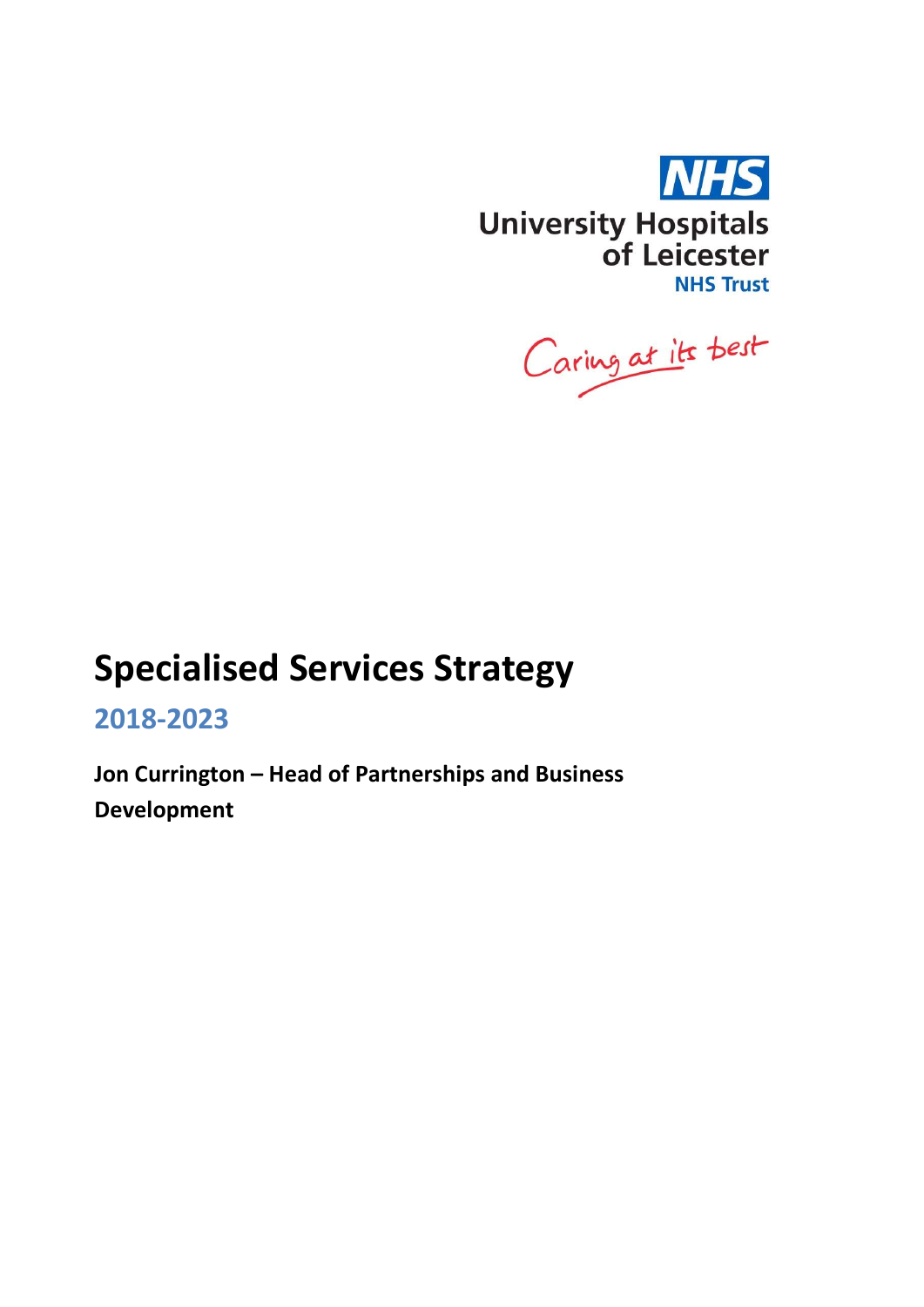# Chapter 1: Introduction

This, our Specialised Services Strategy, sets out our approach to the commitment made in Delivering Caring at its Best (2016/17), the organisation's five year strategy, to grow specialised services "...through partnerships and clinical networks." It specifically responds to our 2018/19 Priority to produce a five year specialised services strategy.

It sets out how we will identify and prioritise those services which are for development and growth and those which might better be delivered by a partner organisation or in a different way - together the Vital Few of specialised services. It will allow us to differentiate the Vital Few from those services which are performing well and we just need to monitor, protect and maintain – business as usual.

We will produce an addendum to this Strategy by September 2018 which describes the Vital Few of specialised services we have identified and will be used to inform the annual planning process in 2019/20.

#### Chapter 2: What are Specialised Services?

Specialised services are defined by NHS England as being generally provided in relatively few hospitals and accessed by small numbers of patients. These services usually treat rare conditions or those which need a clinical team with particular expertise, often using complex equipment and are usually of a high cost. Some highly specialised services, including those for very rare diseases, are only provided by a small number of centres across the country and are subject to different commissioning arrangements.

NHS England defines 146 specialised services for which it has direct commissioning responsibility. These range from services for long-term conditions, such as renal services, specific mental health problems, to those which are episodic including cardio-vascular surgery and neonatal services, to uncommon conditions such as rare cancers and genetic disorders.

Some specialised services, such as those for cystic fibrosis and haemophilia, provide the majority of a patient's care for these conditions once diagnosed. However, most specialised services only form a part of the patient's care and treatment pathway and are often difficult to separate contractually, and financially, from non-specialised activity contracted by clinical commissioning groups.

The national budget for specialised services in England was £16.6 billion in 2017-18. Acute services account for around 85% of NHS England's spending on specialised services – the remainder being mental health. The number of patients needing specialised services is rising due to an ageing population and advances in medical technology. Spending on specialised services has increased more rapidly than in other parts of the NHS

NHS England regionally recognises University Hospitals of Leicester (UHL) NHS Trust and Nottingham University Hospitals (NUH) NHS Trust as the two providers of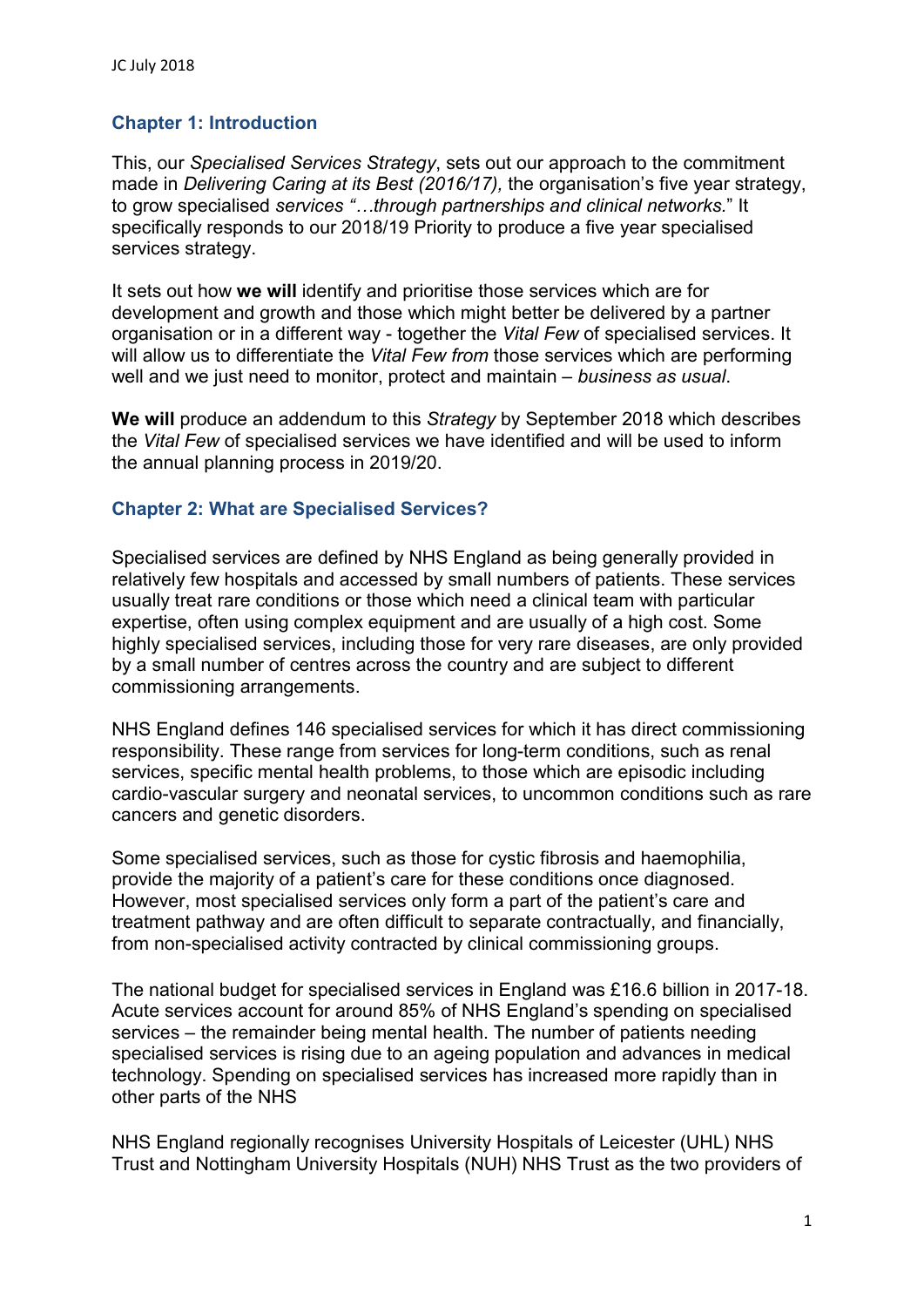the majority of the portfolio and volume of acute specialised services for the population of the East Midlands. Approximately one third of UHL's acute income is from NHS England for specialised services. Around 15% of our inpatient episodes are generated by specialised commissioned services.

# Figure 1: NHS England Reported Spend on Acute Specialised Services 2016/17 in the East Midlands



# Chapter 3: Specialised Services at University Hospitals of Leicester

University Hospitals of Leicester (UHL) NHS Trust provides comprehensive secondary health services – District General Hospital (DGH) services - for over one million people in Leicester, Leicestershire and Rutland (LLR), specialised clinical services for the population of the East Midlands and some highly complex services nationally.

Locally, we provide these services as part of a networked health and social care system across the LLR sub-region forming the basis of our Sustainability and Transformation Partnership (STP).

Regionally, we provide services working in partnership with other specialist trusts and DGHs to support the continuation and development of local care and secure referrals of specialised patients into UHL. These partnerships range in form from the implied – we receive referrals from – to the more formal and planned – our relationship is described by a memorandum of understanding or acute services contract.

UHL's specialised services range from the large such as cardio-vascular, respiratory, children's services and cancer to small, but key, services including haemoglobinopathy, cystic fibrosis and intestinal failure (a full list of specialised services provided by UHL, as recognised by NHS England, is included in the appendix).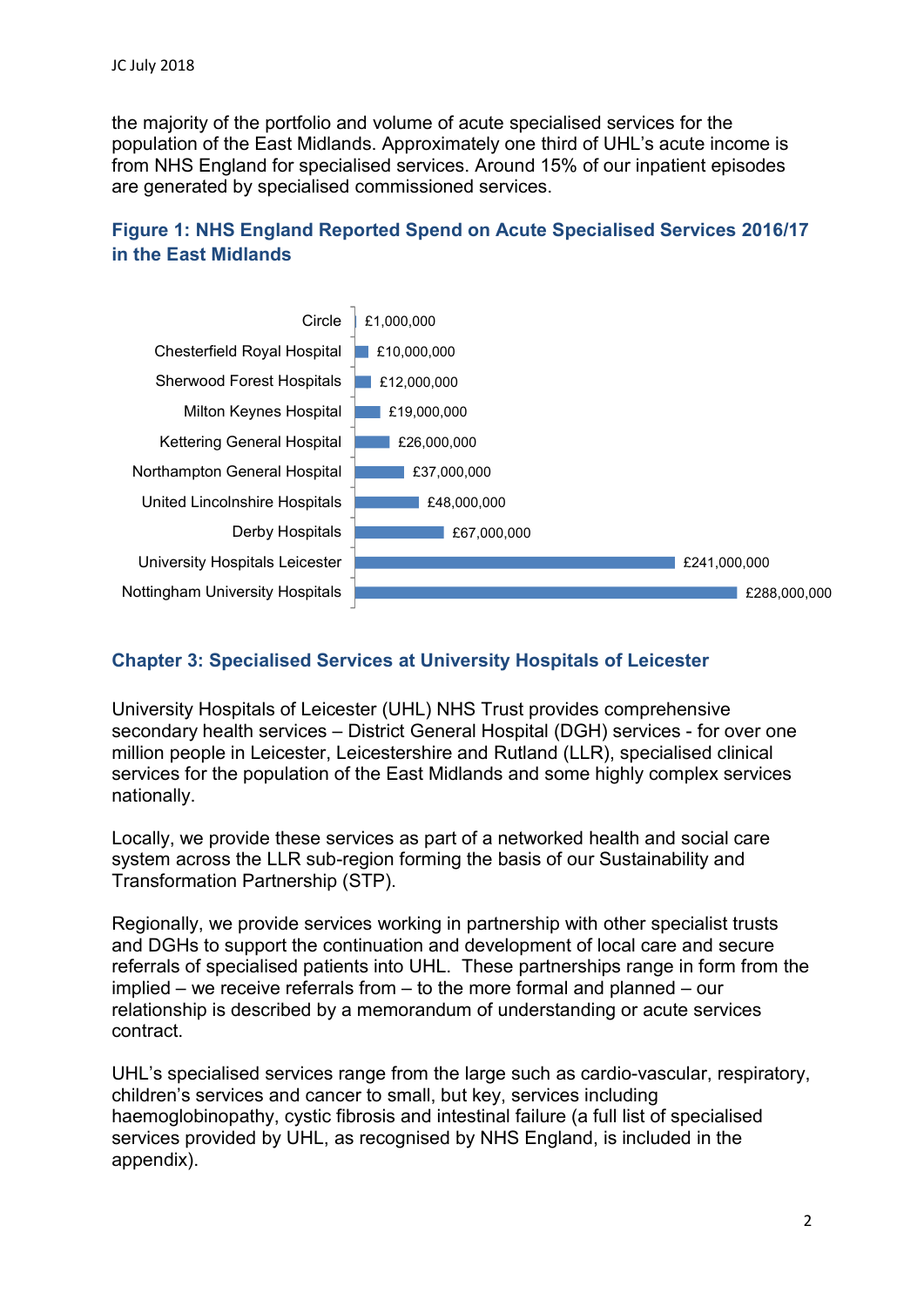To date, the establishment and evolution of our specialised services has not been part of any strategic plan, even so, some are recognised at a national and international level for their excellence.

In general our specialised services have either grown out of the interest, expertise and enthusiasm of an individual or small team of clinicians – ECMO (Extracorporeal Membrane Oxygenation) TAVI (Trans-Catheter Aortic Valve Insertion) and mesothelioma are all examples; or as a response to a local necessity – our local populations needs a radiotherapy service. Some have since been subject to more considered strategic planning – congenital heart disease and vascular surgery relocation around the hybrid theatre development.

Some services we elected not to provide in the past have left a long legacy of impact on the organisation – without neurosurgery we could not bid to become a major trauma centre when the opportunity arose.

#### Chapter 4: Why do we need a Specialised Services Strategy

Specialised services are important to us; we are one of the largest and busiest acute teaching hospitals in England. They make up around a third of our acute services income and, more importantly support, a strong research and education portfolio which attracts some of the best clinicians internationally to Leicester.

Over the next five years, the specialised services we deliver through these networks and partnerships will need to adapt and transform if they are to remain at the level of excellence our patients and clinicians expect whilst remaining clinically and financially sustainable.

New specifications, policies and guidelines are ever more demanding on all providers. We need our organisation to stand out from the crowd as being excellent by meeting and exceeding expectations. At the same time we cannot operate in isolation and must not compromise patients receiving care at our partner hospitals.

Get this wrong and we will lose key services or take on the care of new cohorts of patients who should not come to Leicester but are no longer able to access services at their local hospital. As well as the impact on patients, we will not be able to achieve our vision of reconfiguration from three onto two acute sites.

If we are to deliver the best services for our patients in the future within a limited resource we need to prioritise those services which are for development and growth and those which might better be delivered by a partner organisation or in a different way - together the Vital Few of specialised services.

Our Specialised Services Strategy should be read in conjunction with and seen as complementary to our Research and Innovation and Clinical Strategies (in particular the adoption of a new approach to frailty) which are set in the context of the evolving, overarching Sustainability and Transformation Partnership for Leicester, Leicestershire and Rutland.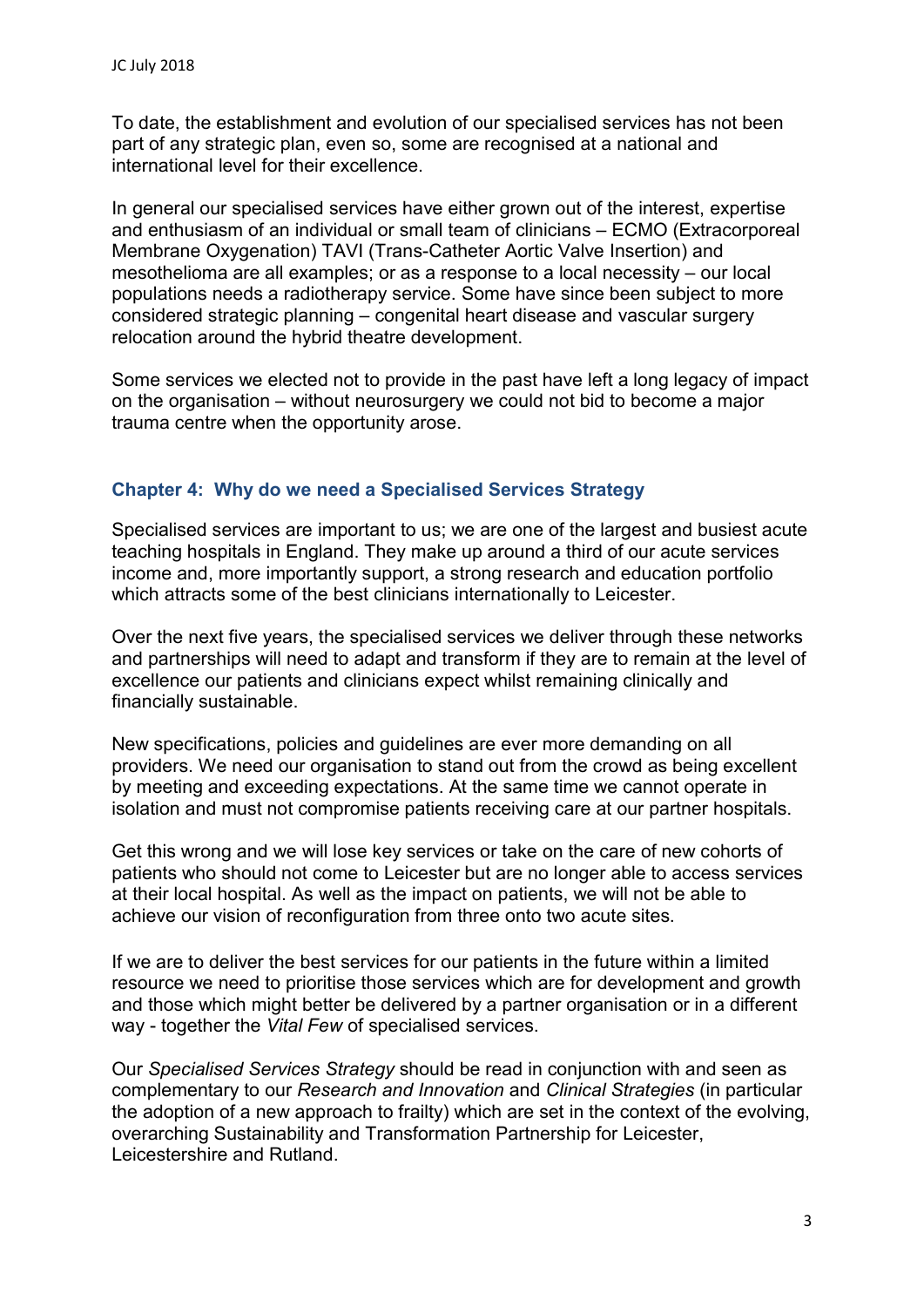The implementation of our Research and Innovation Strategy will inform the assessment of our specialised services and use the outcome of our prioritisation process to inform the Research and Innovation agenda.

# Chapter 5: Alignment with Our Vision and Strategic Goals

Delivering Caring at its Best (2016/17), our Organisation's Five Year Strategy, and our Reconfiguration Plan and Clinical Services Strategy both recognise the importance of Specialised Services. We have said that:

"The future of these services is to grow through partnerships and clinical networks."

"By 2023 University Hospitals of Leicester (UHL) NHS Trust will have a welldeserved reputation as one of the best health and care providers in the country, functioning as part of a truly integrated health and care system. We will attract high performing and compassionate staff who lead and embrace innovation to deliver the best possible outcomes for our patients."

We will be recognised, through our specialised services and partnerships, as leaders of the regional healthcare agenda, setting the strategy and influencing how services will be delivered across the East Midlands. We will support NHS District General Hospitals (DGH) to continue to provide and develop services for their local populations. This will mitigate the risk of our DGH services for patients outside of LLR growing and compromising our ability to consolidate acute services on two sites. Patients will only have to travel from other counties to Leicester for treatment when it is absolutely necessary.

Adoption of our Specialised Services Strategy contributes towards the delivery of our five Strategic Goals:

#### a) To deliver safe, high quality, patient-centred, efficient healthcare;

The NHS England National Clinical Service Specifications and Policies for specialised services, NICE guidance, Royal College and other Professional publications describe their requirements of safe, high quality, patient centred and efficient healthcare. Common themes in these requirements include:

- Minimum numbers of patients treated and therefore populations served of sufficient size to generate these numbers. Increasingly these population required exceed that of Leicester, Leicestershire and Rutland and therefore require us to work in partnership with out of county providers in order to secure flows into UHL.
- On-call rotas which are not too onerous on the clinicians providing them require a unit to have a sufficiently large (sub) speciality activity base in order to maintain their skills and/or make their employment financially viable.
- Requirements for specific pieces of equipment.
- The establishment of networks of care to deliver consistency across a region.
- Expertise or experience not available in every centre.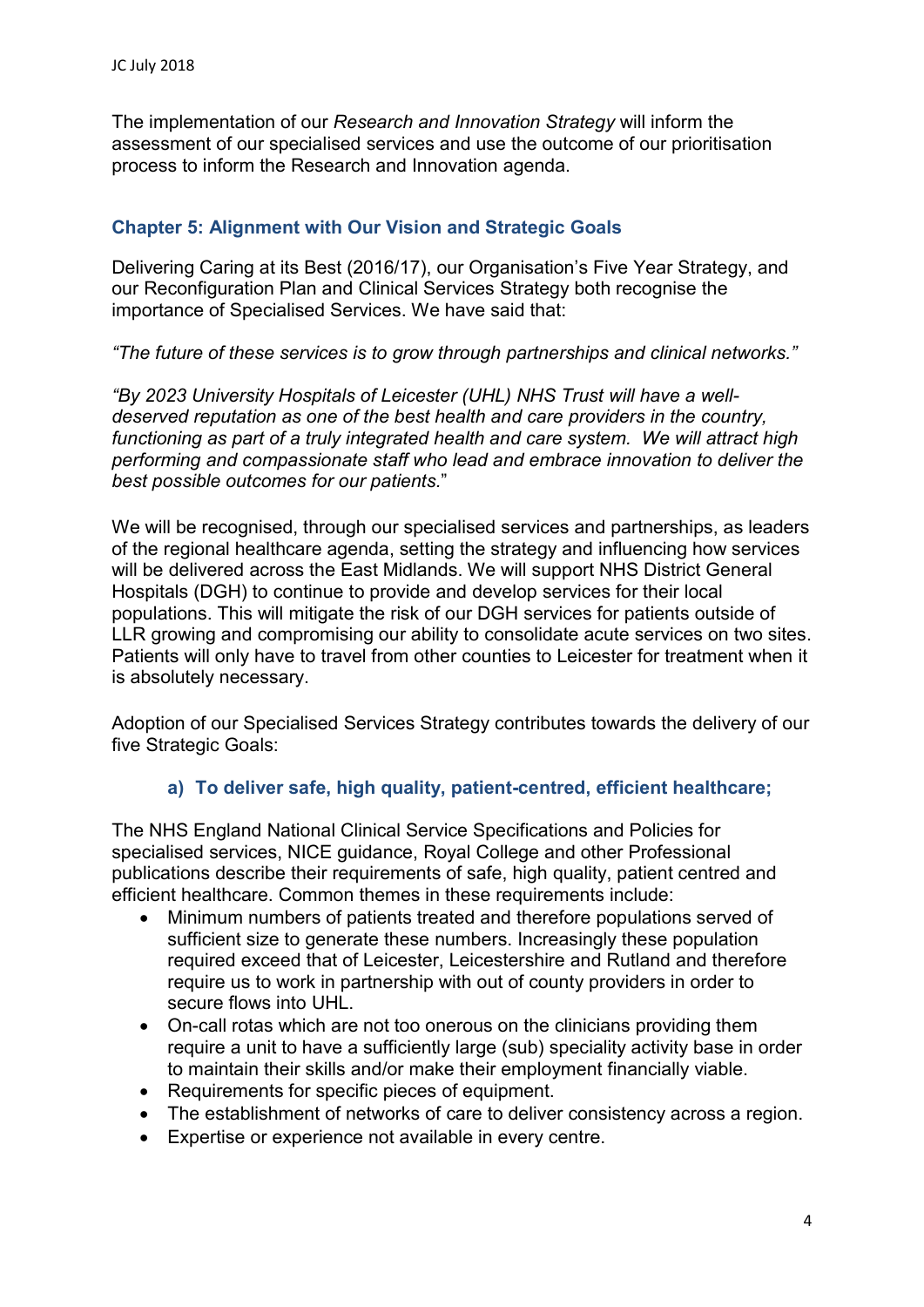WE WILL assess our compliance with these through the prioritisation of our services to identify the "Vital Few".

#### b) To ensure that we have the right people with the right skills in the right numbers in order to deliver the most effective care;

All health organisations are struggling to recruit staff with the right skills in the right numbers to deliver the most effective care to their patients. This is likely to become more challenging with the UK's departure from the European Union and restrictions on international visas. If we are going to attract the best people to Leicester we need to be recognised as a leading provider of specialised services, at the front of innovation, research and education.

Having the right people with the right skills in the right numbers who are seen as leaders in specialised services will mean that, through our clinicians engaging in regional and national work, the UHL brand can reach outside of our organisation.

WE WILL apply a standard set of principles to support our clinicians in taking on additional roles which benefit the individual, service and organisation. Our approach is included in the Appendix.

#### c) To deliver high quality, relevant, education and research;

The link between being a recognised provider of specialised services and delivering high quality, relevant, education and research is symbiotic and one will drive the other.

WE WILL use the implementation of our Research and Innovation Strategy to inform the assessment of our specialised services and use the outcome of our prioritisation process to inform the Research and Innovation agenda.

#### d) To develop more integrated care in partnership with others.

Regionally, we have a responsibility to develop our partnership working with other specialist trusts and district general hospitals (DGH) to support the continuation and development of local care and secure referrals of specialised patients into UHL. We need to do this if we are to:

- Achieve our reconfiguration ambition to concentrate acute services on the Glenfield and Royal Infirmary hospital sites. If partner hospitals are no longer able to provide local services then whole cohorts of patients will have to access care from alternative providers including UHL.
- Deliver on our responsibility to see patients in a timely manner so that Cancer Waiting Times and Referral to Treatment Targets are achieved.

WE WILL form new and strengthen existing partnerships with regional acute providers to increase our influence over the regional healthcare system presenting commissioners with solutions to the challenges of meeting clinical service specifications and standards which are in the best interest of our patients.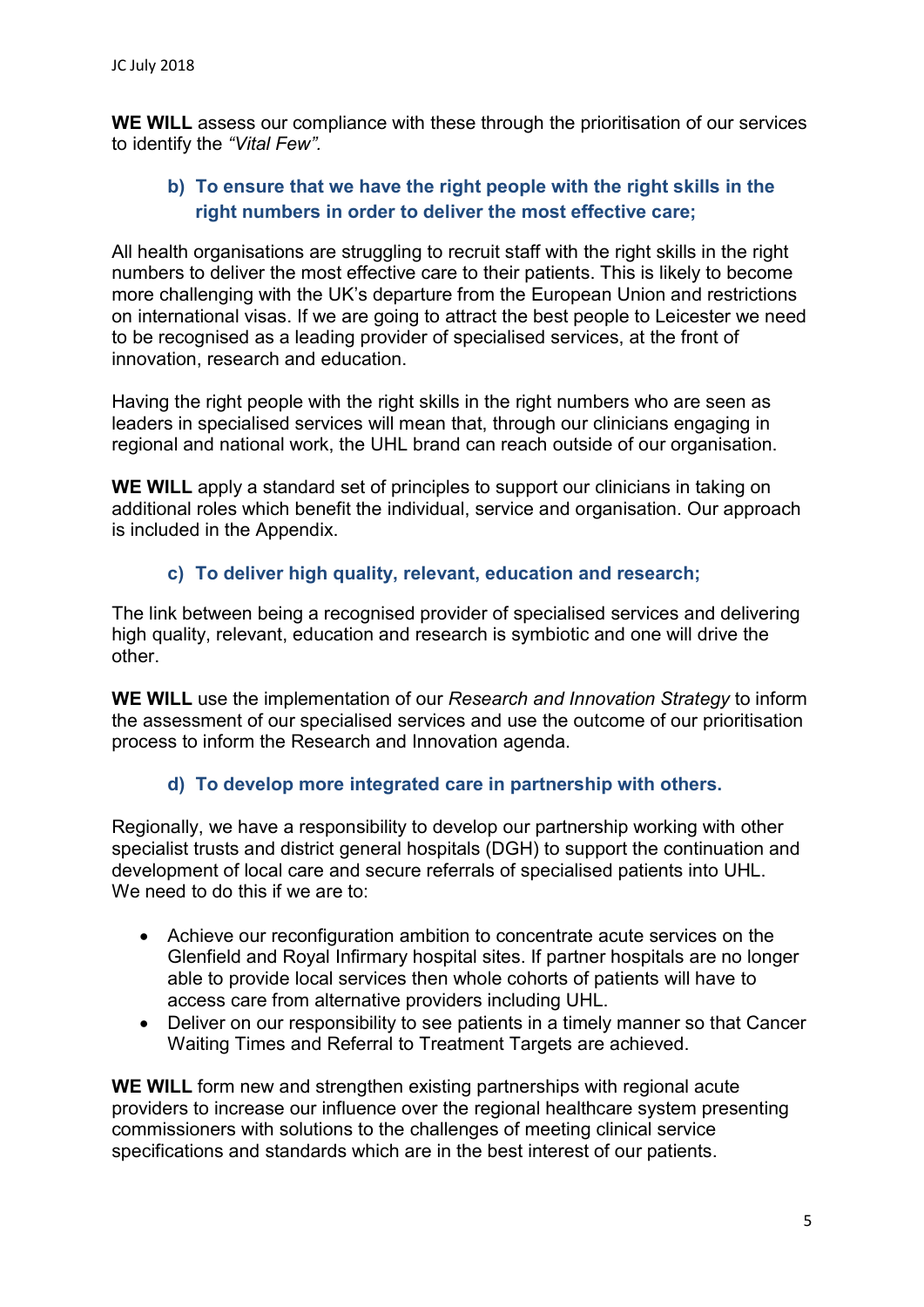# Chapter 6: Understanding the Marketplace, Reporting and Informatics

In order to deliver our Vision we need to understand our own services and partners in much more detail so that we have a dynamic picture of the marketplace. We have already completed and updated an understanding of our services through the ROSS (Resilience of Specialised Services) process. This has identified some priority areas and opportunities but has limitations which we understand.

For our specialised services WE WILL build on our previous work, to identify and prioritise those services which are for development and growth and those which might better be delivered by a partner organisation or in a different way - together the Vital Few of specialised services. It will allow us to differentiate the Vital Few from those services which are performing well and we just need to monitor, protect and maintain – business as usual. WE WILL:

- Carry out a SWOT (strengths, weaknesses, opportunities, threats) analysis at a NHS England Service Specification Level to reference NICE guidance, Royal College and other Professional publications. [by September 2018]
- Cross reference service line, reporting, profitability and market-share, using a Boston Consulting Matrix approach, with the SWOT analysis. [by September 2018]
- Prioritise on the basis of SWOT, Profitability. Market Share and to identify the "Vital Few" specialised services. [by September 2018]
- Produce a mini-portfolio and dynamic reporting system for each of the "Vital" Few". [by December 2018]



#### Figure 2: Boston Matrix and SWOT Analysis

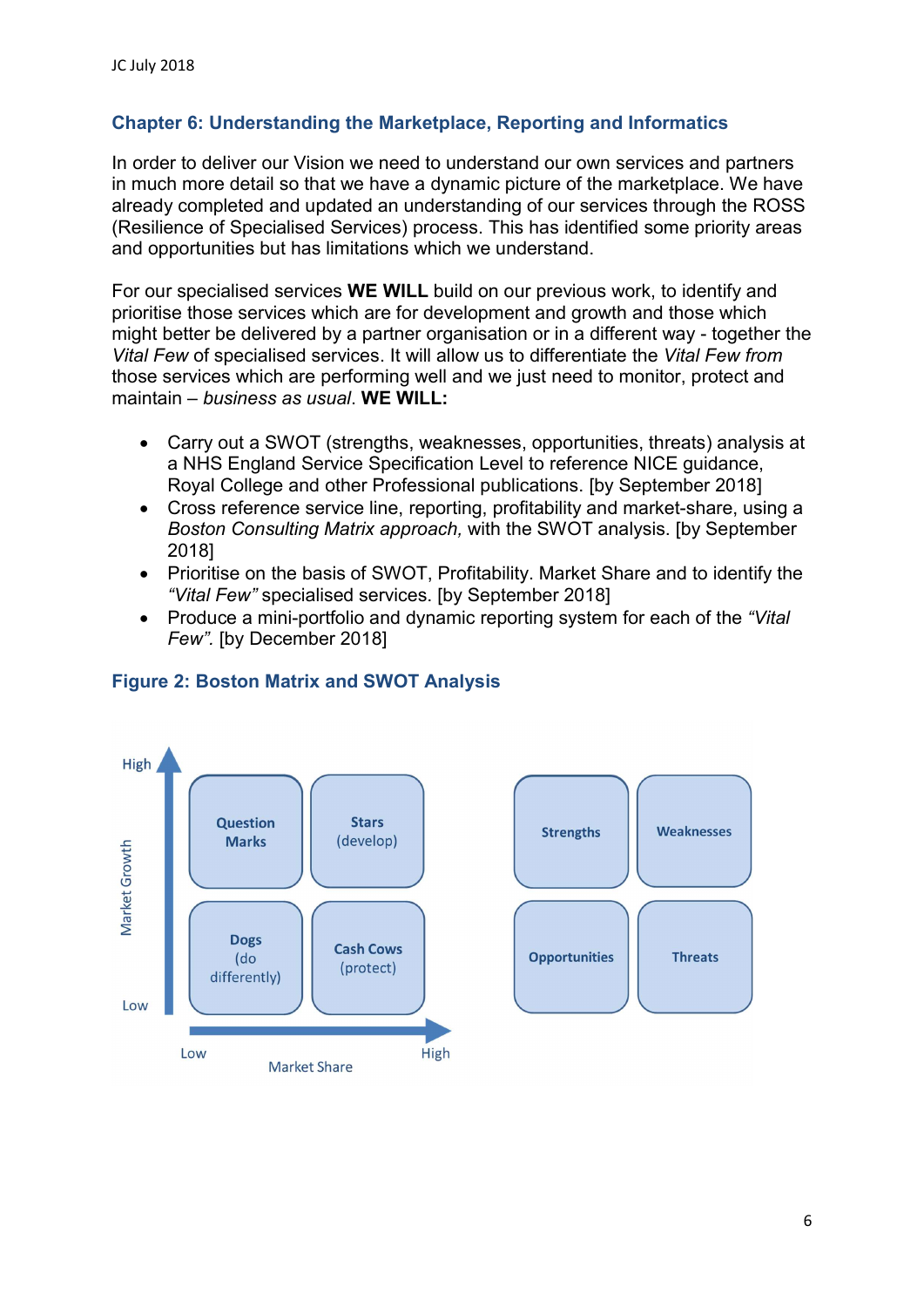For Our Regional Partners, WE WILL:

- Carry out a SWOT analysis for each one. [by September 2018]
- Prioritise on the basis of the SWOT analysis. [by September 2018]
- Produce a mini-portfolio for each key partner. [by December 2018]

#### Chapter 7: Principles and Behaviours for Tertiary Referrals into UHL

To grow our Specialised Services through partnerships and clinical networks WE WILL adopt consistent principles and exhibit behaviours to our partners which facilitate referrals into our services. [by September 2018]

#### Chapter 8: Formalising our offer

WE WILL use a standard MOU, which will be adapted on a case by case basis, for all partnerships which secure specialised services or support services at local hospitals [by October 2018].

When required, WE WILL formalise partnership activity or services through the use of the Standard Acute Services Contract

#### Chapter 9: Engaging our Partners and Patients

The existing UHL Tertiary Partnerships Strategy describes how we engage with partners to support flows of patients into our services. We will revise this following the identification of the "Vital Few" specialised services and the analysis of our partner organisation as described in Chapter 6. As part of this review we will revisit how we engage with patients.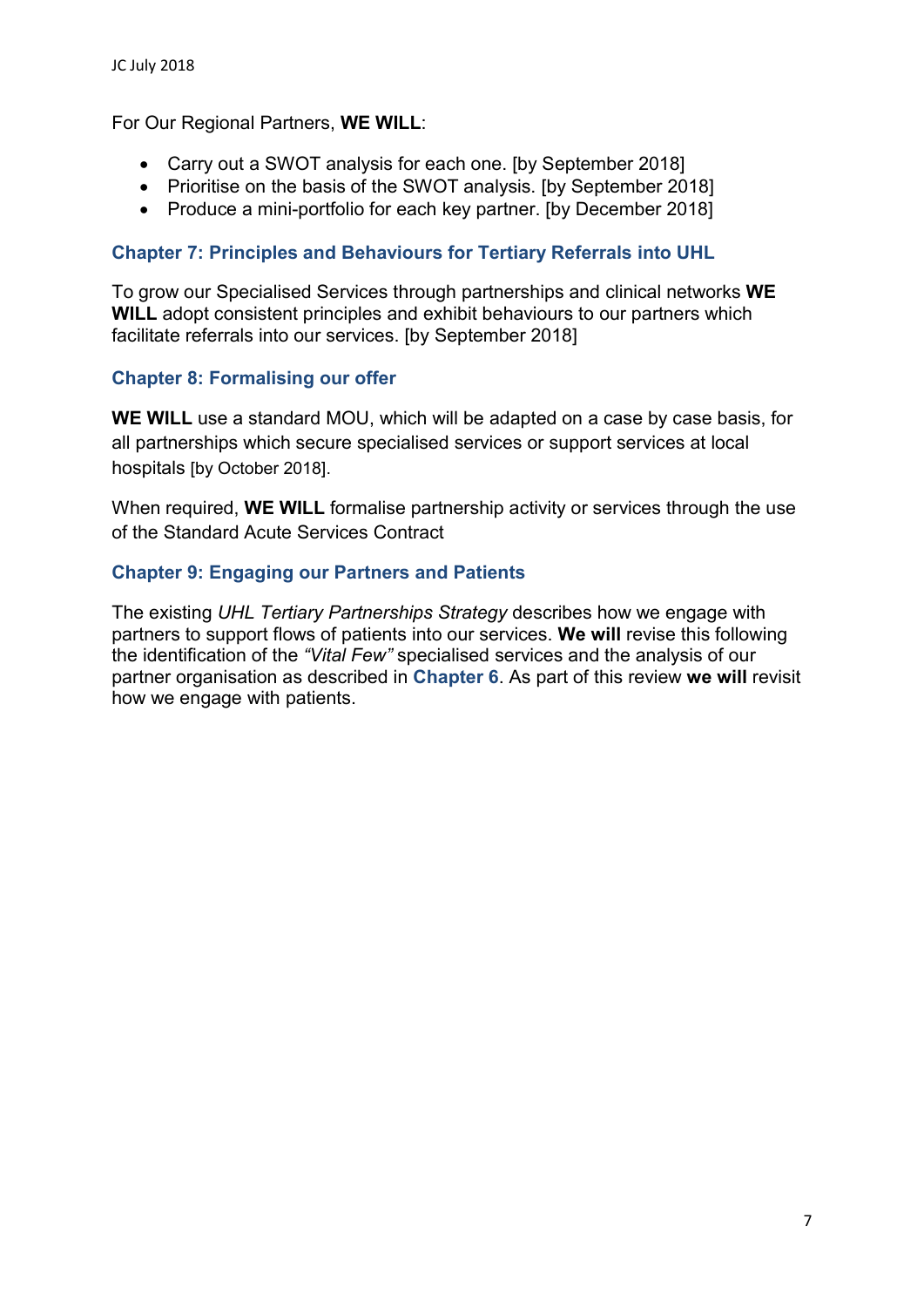# Appendices

# A. List of Specialised Services Provided by UHL

| <b>CMG</b>        | <b>Description on NHSE</b><br>list                                      | <b>Service Description</b>                                              |
|-------------------|-------------------------------------------------------------------------|-------------------------------------------------------------------------|
| <b>CHUGGS</b>     | Haemophilia (All Ages)                                                  | Haemophilia (All Ages)                                                  |
| <b>CHUGGS</b>     | <b>Hepatobiliary &amp; Pancreas</b><br>(Adult)                          | Hepatobiliary & Pancreas (Adult)                                        |
| <b>CHUGGS</b>     | <b>Hepatobiliary &amp; Pancreas</b><br>(Adult)                          | Cancer: Hepatobiliary & Pancreas<br>(Adult)                             |
| <b>CHUGGS</b>     | <b>Specialised Colorectal</b><br><b>Services</b>                        | Colorectal: Complex IBD                                                 |
| <b>CHUGGS</b>     | <b>Specialised Colorectal</b><br><b>Services</b>                        | <b>Colorectal: Faecal Incontinence</b><br>(Adult)                       |
| <b>CHUGGS</b>     | <b>Specialised Colorectal</b><br><b>Services</b>                        | <b>Colorectal: Transanal Endoscopic</b><br>Microsurgery (TEMs) (Adult)  |
| <b>CHUGGS/CSI</b> | <b>Specialised Colorectal</b><br><b>Services</b>                        | Intestinal Failure (Adult)                                              |
| <b>CHUGGS</b>     | <b>Specialised Colorectal</b><br><b>Services</b>                        | Cancer: Anal                                                            |
| <b>CHUGGS</b>     | <b>Specialised Services for</b><br>Haemoglobinopathy<br>Care (All Ages) | <b>Specialised Services for</b><br>Haemoglobinopathy Care (All<br>Ages) |
| <b>CHUGGS</b>     | Radiotherapy                                                            | Radiotherapy                                                            |
| <b>CHUGGS</b>     | Radiotherapy                                                            | <b>Brachytherapy and Molecular</b><br>Radiotherapy                      |
| <b>CHUGGS</b>     | Haematopoietic Stem<br><b>Cell Transplantation</b><br>(Adults)          | Haematopoietic Stem Cell<br>Transplantation (Adults)                    |
| <b>CHUGGS</b>     | Oesophago-Gastric<br>Surgery                                            | Oesophago-Gastric Surgery                                               |
| <b>CHUGGS</b>     | <b>CNS Tumours</b>                                                      | Brain and CNS Cancer (Adults)                                           |
| <b>CHUGGS</b>     | <b>Specialised Urology</b>                                              | Cancer: Kidney, Bladder and<br>Prostate                                 |
| <b>CHUGGS</b>     | <b>Specialised Urology</b>                                              | Cancer: Penile                                                          |
| <b>CHUGGS</b>     | <b>Specialised Urology</b>                                              | <b>Cancer: Testicular</b>                                               |
| <b>CHUGGS</b>     | Chemotherapy (Adults)                                                   | Chemotherapy (Adults)                                                   |
| <b>CSI</b>        | <b>Complex Invasive</b><br>Cardiology                                   | Cardiology: Cardiac Magnetic<br>Resonance Imaging (MRI) (Adult)         |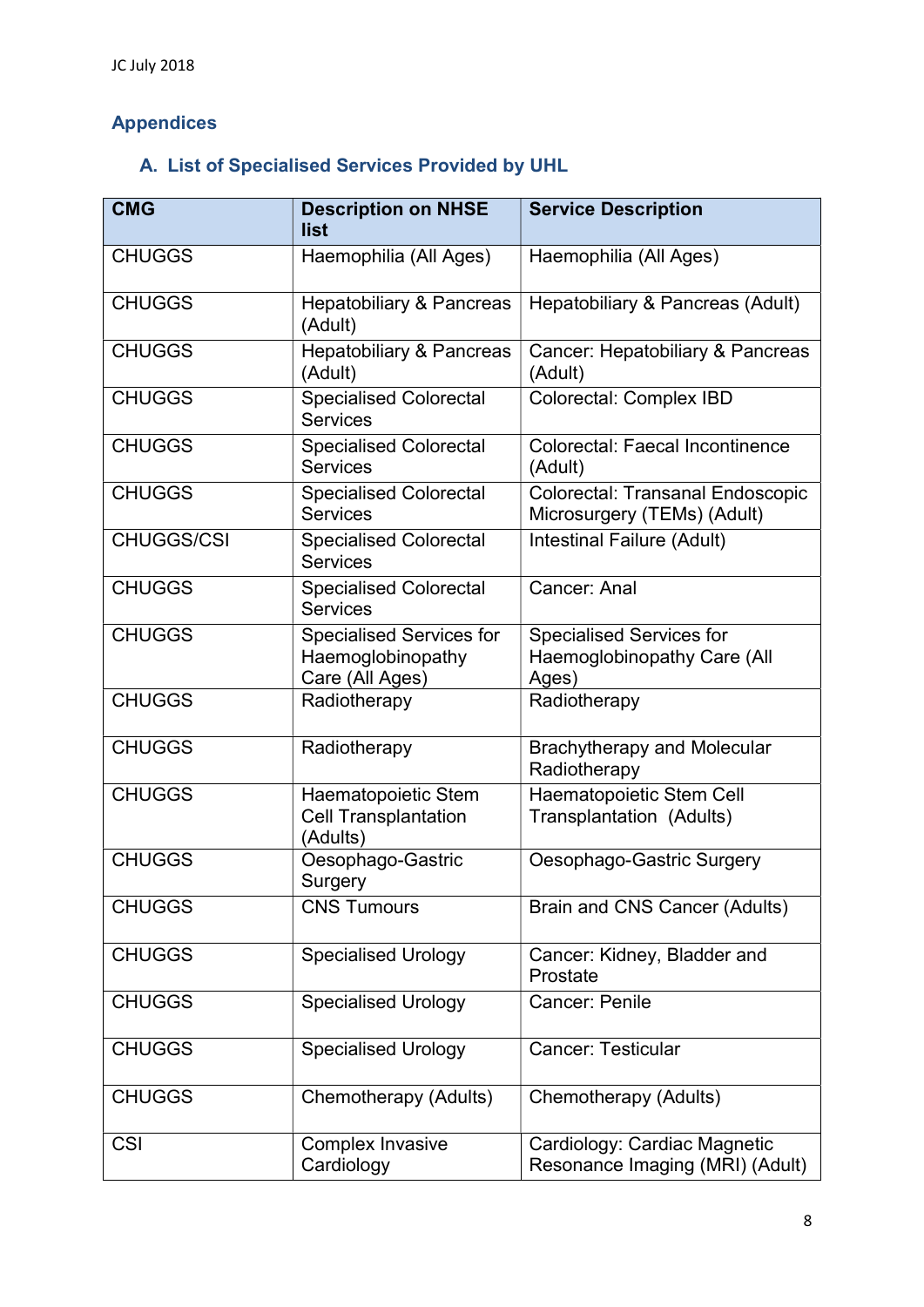| <b>CSI</b>        | <b>Medical Genetics (All</b><br>Ages)                                                                   | <b>Medical Genetics (All Ages)</b>                                                                            |
|-------------------|---------------------------------------------------------------------------------------------------------|---------------------------------------------------------------------------------------------------------------|
| <b>CSI</b>        | <b>Perinatal Pathology</b>                                                                              | <b>Perinatal Pathology</b>                                                                                    |
| <b>ESM</b>        | <b>HIV</b>                                                                                              | <b>Specialised Human</b><br><b>Immunodeficiency Virus Services</b><br>(HIV) (Adults)                          |
| <b>ESM</b>        | <b>Specialised Dermatology</b>                                                                          | <b>Specialised Dermatology</b>                                                                                |
| <b>ESM</b>        | Specialised<br><b>Endocrinology Services</b><br>(Adult)                                                 | <b>Specialised Endocrinology</b><br>Services (Adult)                                                          |
| <b>ESM</b>        | Specialised<br>Rheumatology                                                                             | <b>Specialised Rheumatology</b><br>Services (Adult)                                                           |
| <b>ESM</b>        | <b>Specialised Services for</b><br><b>Infectious Diseases</b><br>(Adult)                                | <b>Specialised Services for</b><br>Infectious Diseases (Adult)                                                |
| <b>ESM</b>        | <b>Specialist Rehabilitation</b><br>for Patients with Highly<br><b>Complex Needs (All</b><br>Ages)      | Spec Rehab for Patients with<br><b>Highly Complex Needs</b>                                                   |
| <b>ITAPS</b>      | <b>Extra Corporeal</b><br>Membrane Oxygenation<br>Service for Adults with<br><b>Respiratory Failure</b> | Critical Care: ECMO (Adult)                                                                                   |
| <b>MSS</b>        | <b>Complex Spinal Surgery</b><br>(All Ages)                                                             | <b>Complex Spinal Surgery (All</b><br>Ages)                                                                   |
| <b>MSS</b>        | <b>Specialised Burn Care</b><br>(All Ages)                                                              | Specialised Burn Care (All Ages)                                                                              |
| <b>MSS</b>        | <b>Specialised Ear Surgery</b>                                                                          | Implantable Hearing Aids for<br>Microtia, Bone Anchored Hearing<br>Aids and Middle Ear Implants (All<br>Ages) |
| <b>MSS</b>        | Specialised<br>Ophthalmology (Adult)                                                                    | <b>Specialised Ophthalmology</b><br>(Adults)                                                                  |
| <b>MSS</b>        | Specialised<br>Ophthalmology<br>(Paediatrics)                                                           | <b>Specialised Ophthalmology</b><br>(Paediatrics)                                                             |
| <b>MSS</b>        | <b>Specialised Orthopaedic</b><br><b>Services</b>                                                       | <b>Specialised Orthopaedic Services</b>                                                                       |
| <b>MSS</b>        | <b>Specialised Burn Care</b>                                                                            | <b>Specialised Burn Care</b>                                                                                  |
| MSS/ESM/CHUGGS    | Cancer: Skin (Adult)                                                                                    | Cancer: Skin (Adult)                                                                                          |
| <b>MSS/CHUGGS</b> | <b>Cancer: Soft Tissue</b><br>Sarcoma                                                                   | <b>Cancer: Soft Tissue Sarcoma</b>                                                                            |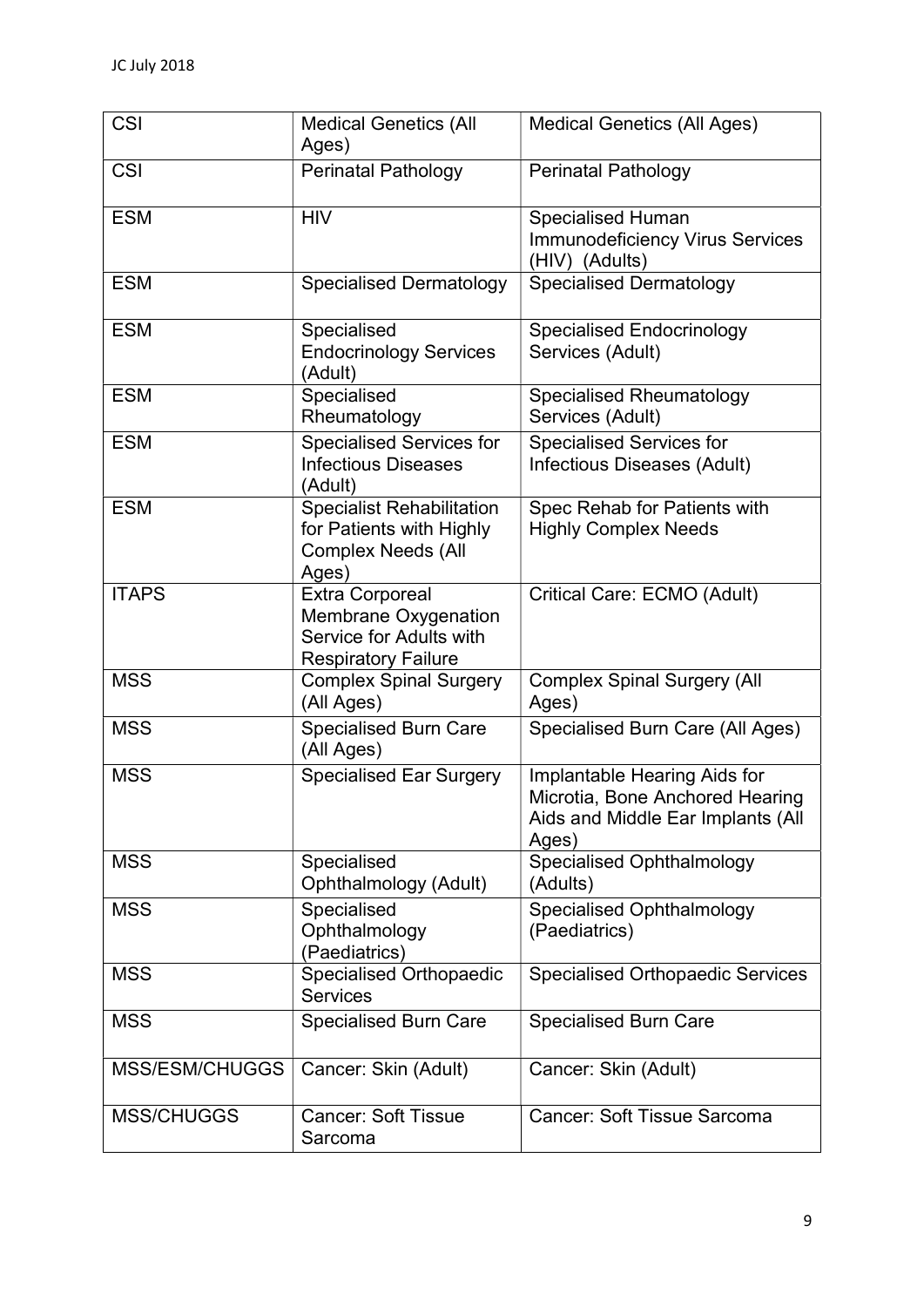| <b>MSS/CHUGGS</b>  | Cancer: Head and Neck                                       | <b>Cancer: Head and Neck</b>                                                       |
|--------------------|-------------------------------------------------------------|------------------------------------------------------------------------------------|
| <b>RRCV</b>        | Cardiac Surgery (Adult)                                     | Cardiac Surgery (Adult)                                                            |
| <b>RRCV</b>        | <b>Thoracic Surgery (Adult)</b>                             | <b>Thoracic Surgery (Adult)</b>                                                    |
| <b>RRCV</b>        | <b>Complex Invasive</b><br>Cardiology                       | Cardiology: Electrophysiology and<br><b>Ablation Services (Adult)</b>              |
| <b>RRCV</b>        | <b>Complex Invasive</b><br>Cardiology                       | Cardiology: ICD and CRT (Adult)                                                    |
| <b>RRCV</b>        | <b>Complex Invasive</b><br>Cardiology                       | Cardiology: Primary<br><b>Percutaneous Coronary</b><br>Intervention (PPCI) (Adult) |
| <b>RRCV</b>        | <b>Cystic Fibrosis (Adult)</b>                              | <b>Cystic Fibrosis (Adult)</b>                                                     |
| <b>RRCV</b>        | <b>Renal and Pancreas</b><br><b>Transplantation Service</b> | <b>Renal Transplant (Adult)</b>                                                    |
| <b>RRCV</b>        | <b>Renal Dialysis</b>                                       | Acute Kidney Injury (Adult)                                                        |
| <b>RRCV</b>        | <b>Renal Dialysis</b>                                       | <b>Renal Assessment (Adult)</b>                                                    |
| <b>RRCV</b>        | <b>Renal Dialysis</b>                                       | Renal Dialysis: Home (Adult)                                                       |
| <b>RRCV</b>        | <b>Renal Dialysis</b>                                       | Renal Dialysis: Hospital &<br>Satellite (Adult)                                    |
| <b>RRCV</b>        | <b>Renal Dialysis</b>                                       | Renal Dialysis: Peritoneal (Adult)                                                 |
| <b>RRCV</b>        | Specialised Immunology<br>and Allergy Services              | Specialised Allergy (All Ages)                                                     |
| <b>RRCV</b>        | Specialised Immunology<br>and Allergy Services              | Specialised Immunology (All<br>Ages)                                               |
| <b>RRCV</b>        | <b>Specialised Respiratory</b><br>Service                   | <b>Respiratory: Interstitial Lung</b><br>Disease (Adult)                           |
| <b>RRCV</b>        | <b>Specialised Respiratory</b><br>Service                   | Respiratory: Severe Asthma<br>(Adult)                                              |
| <b>RRCV</b>        | <b>Specialised Vascular</b><br>Service (Adult)              | <b>Specialised Vascular Services</b><br>(Adult)                                    |
| <b>RRCV</b>        | Thoracic Surgery (Adults)                                   | <b>Thoracic Surgery (Adults)</b>                                                   |
| <b>RRCV</b>        | <b>Complex Invasive</b><br>Cardiology                       | Cardiology: Inherited Cardiac<br>Conditions (All ages)                             |
| <b>RRCV/CHUGGS</b> | Cancer: Malignant<br>Mesothelioma                           | Cancer: Malignant Mesothelioma                                                     |
| W&C                | <b>Complex Gynaecological</b><br><b>Services</b>            | Complex Gynaecological:<br>Recurrent prolapse and urinary<br>incontinence          |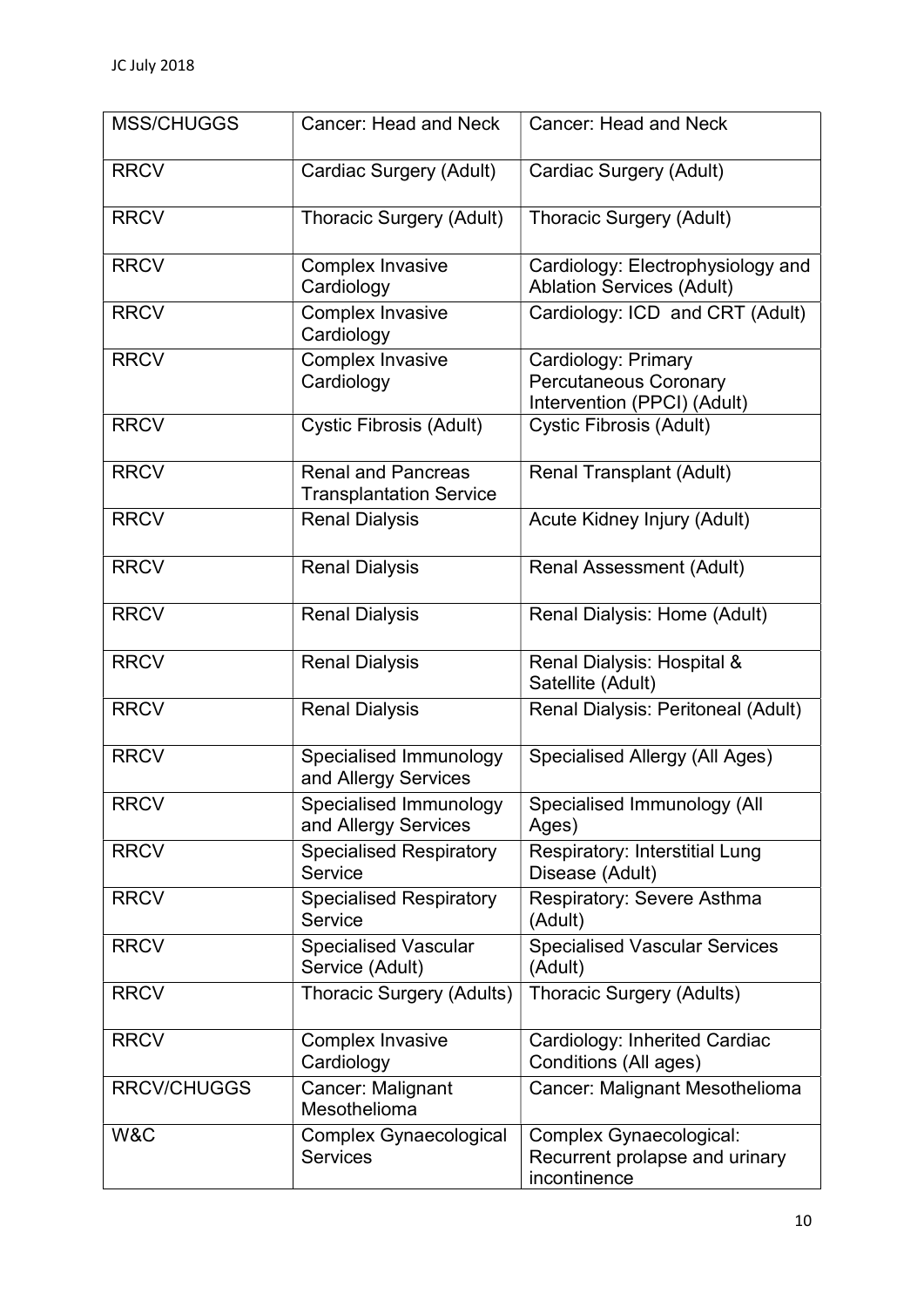| W&C | Complex Gynaecological<br><b>Services</b>                                                                                                    | Complex Gynaecological:<br>Urogenital and anorectal                                    |
|-----|----------------------------------------------------------------------------------------------------------------------------------------------|----------------------------------------------------------------------------------------|
| W&C | <b>Complex Gynaecological</b><br><b>Services</b>                                                                                             | conditions<br><b>Complex Gynaecology: Severe</b><br>endometriosis                      |
| W&C | Complex Gynaecological<br><b>Services</b>                                                                                                    | <b>Complex Gynaecological</b><br><b>Services: Cancer</b>                               |
|     |                                                                                                                                              |                                                                                        |
| W&C | Cystic Fibrosis (Children)                                                                                                                   | Cystic Fibrosis (Children)                                                             |
| W&C | Diagnostic service for<br>primary dyskinesia<br>(adults and children)                                                                        | Primary ciliary dyskinesia<br>diagnostic services (All Ages)                           |
| W&C | <b>Extra Corporeal</b><br>Membrane Oxygenation<br>(ECMO) Service for<br>Neonates, Infants and<br><b>Children with Respiratory</b><br>Failure | Paediatric Intensive Care: ECMO                                                        |
| W&C | <b>Fetal Medicine</b>                                                                                                                        | <b>Fetal Medicine</b>                                                                  |
| W&C | <b>HIV</b>                                                                                                                                   | <b>Specialised Human</b><br><b>Immunodeficiency Virus Services</b><br>(HIV) (Children) |
| W&C | <b>Neonatal Critical Care</b>                                                                                                                | <b>Neonatal Critical Care</b>                                                          |
| W&C | <b>Neonatal Critical Care</b><br>Retrieval (Transport)                                                                                       | <b>Neonatal Critical Care Transport</b>                                                |
| W&C | Paediatric Cardiac -<br>Cardiology & Surgery                                                                                                 | <b>Congenital Heart Services:</b><br>Paediatric Cardiology                             |
| W&C | Paediatric Intensive Care                                                                                                                    | <b>Paediatric Intensive Care</b>                                                       |
| W&C | Paediatric Intensive Care                                                                                                                    | Paediatric Intensive Care (HDU)                                                        |
| W&C | <b>Paediatric Intensive Care</b><br>Retrieval (Transport)                                                                                    | <b>Paediatric Intensive Care</b><br>Retrieval (Transport)                              |
| W&C | Paediatric Long Term<br>Ventilation                                                                                                          | <b>Paediatric Long Term Ventilation</b>                                                |
| W&C | <b>Paediatric Medicine</b><br>Endocrinology and<br><b>Diabetes</b>                                                                           | Paediatric Medicine:<br><b>Endocrinology and Diabetes</b>                              |
| W&C | <b>Paediatric Medicine</b><br>Gastroenterology,<br><b>Hepatology and Nutrition</b>                                                           | Paediatric Medicine:<br>Gastroenterology and Nutrition                                 |
| W&C | Paediatric Medicine<br>Haematology                                                                                                           | Paediatric Medicine Haematology                                                        |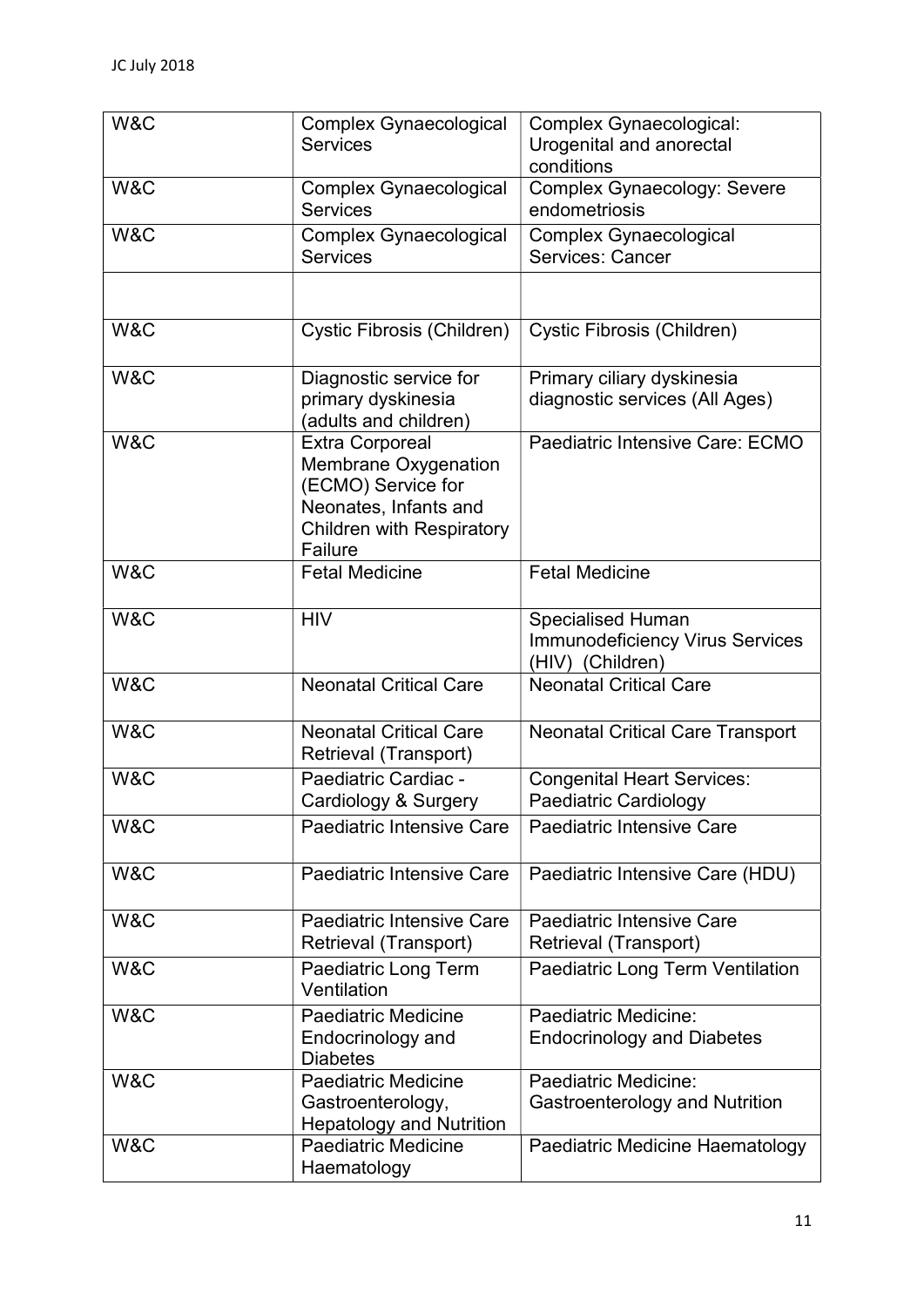| W&C | <b>Paediatric Medicine</b><br>Respiratory                                                              | <b>Paediatric Medicine Respiratory</b>                                       |
|-----|--------------------------------------------------------------------------------------------------------|------------------------------------------------------------------------------|
| W&C | Paediatric<br><b>Neurosciences</b>                                                                     | Paediatric Neurosciences:<br>Neurodisability                                 |
| W&C | Paediatric Surgery:<br>(Surgical Pathology,<br>Anaesthesia & Pain)                                     | Paediatric Surgery: (Surgical<br>Pathology, Anaesthesia & Pain)              |
| W&C | Paediatric Surgery:<br>Chronic Pain                                                                    | Paediatric Surgery: Chronic Pain                                             |
| W&C | Paediatric Surgery:<br><b>Neonates</b>                                                                 | Paediatric Surgery: Neonates                                                 |
| W&C | <b>Primary Ciliary</b><br>Dyskinesia (PCD)<br>Diagnosis and<br><b>Management Service</b><br>(Children) | Primary ciliary dyskinesia<br>diagnosis and management<br>service (Children) |
| W&C | Chemotherapy (Children<br>and TYA)                                                                     | Chemotherapy (Children and<br>TYA)                                           |
| W&C | Cancer: TYA                                                                                            | Cancer: TYA                                                                  |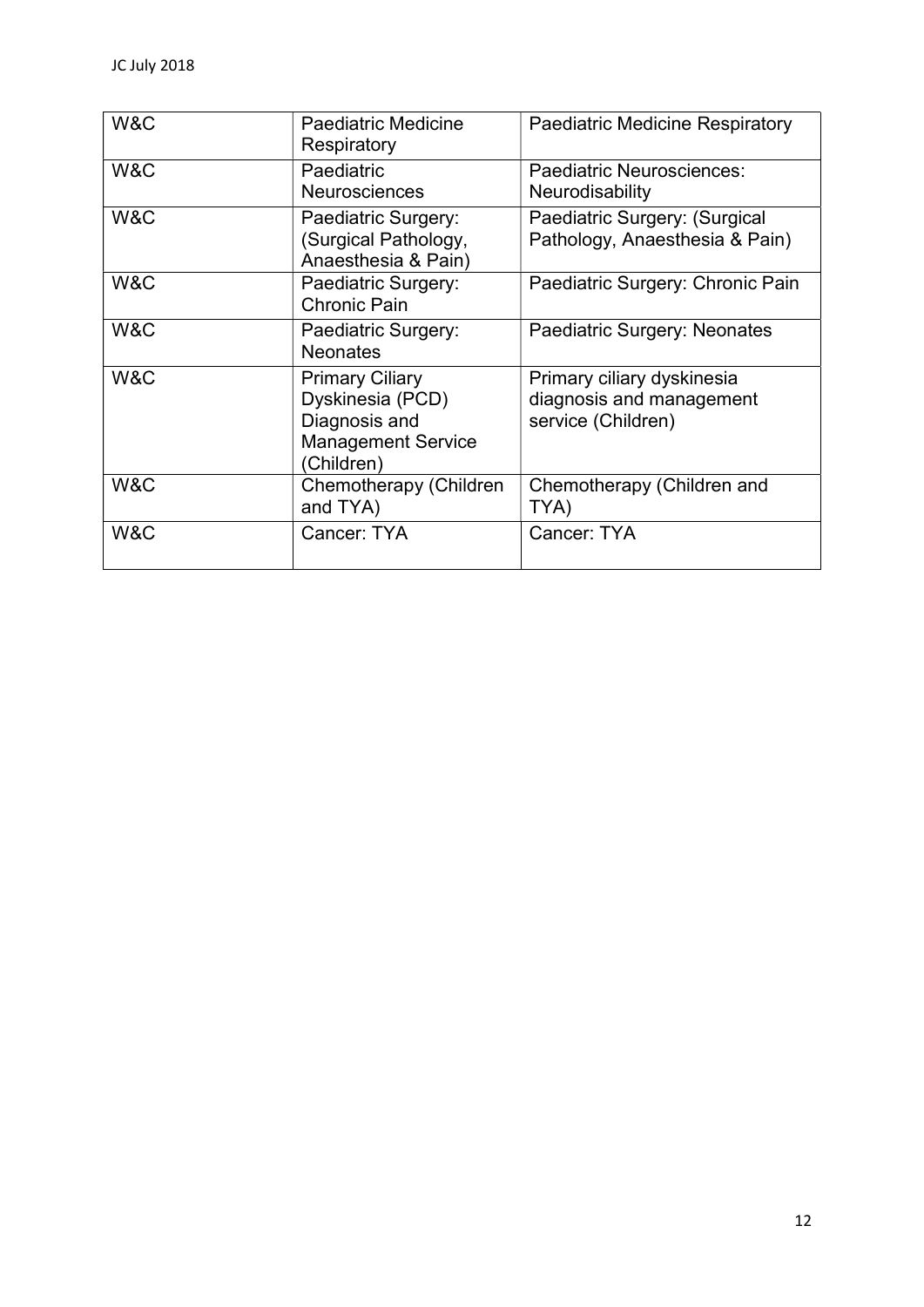# B. Principles to support our clinicians in taking on additional roles

# 1. Introduction

Supporting Professional Activities (SPA) sessions are written into consultant jobplans to offer time for teaching, training, education, Continuing Professional Development (CPD), audit, appraisal, research, clinical management, clinical governance and service development. Similar arrangements are in place for nurses and Allied Health Professionals (AHP). Requests for additional SPA (or equivalent for other staff groups) to cover attendance at external meetings are sometimes received from consultants and other senior clinicians.

With extreme pressures on operational and financial delivery at University Hospitals of Leicester (UHL) NHS Trust, the priority given to supporting clinicians in participating in external activities over clinical activity has been questioned. A challenge has also been made that other local and national merit schemes already take into account this extra commitment.

# 2. Benefits

The following benefits of our clinicians holding positions of influence have been identified by the CMG Clinical Directors (CD). They have been categorised into organisational, service and individual benefits but most will inevitably cross more than one of these.

#### a. Organisational Benefits

- Reputation of organisation.
- Influence over national policy.
- Supports a broader programme of research and innovation.

# b. CMG/Service Benefits

- Demonstrates service excellence
- Retention of senior clinical staff.
- Credibility of service improves recruitment.
- Increased motivation of staff.
- Talent management.
- Supports desire to innovate.
- Builds goodwill.
- Potential to bring innovation into the service.